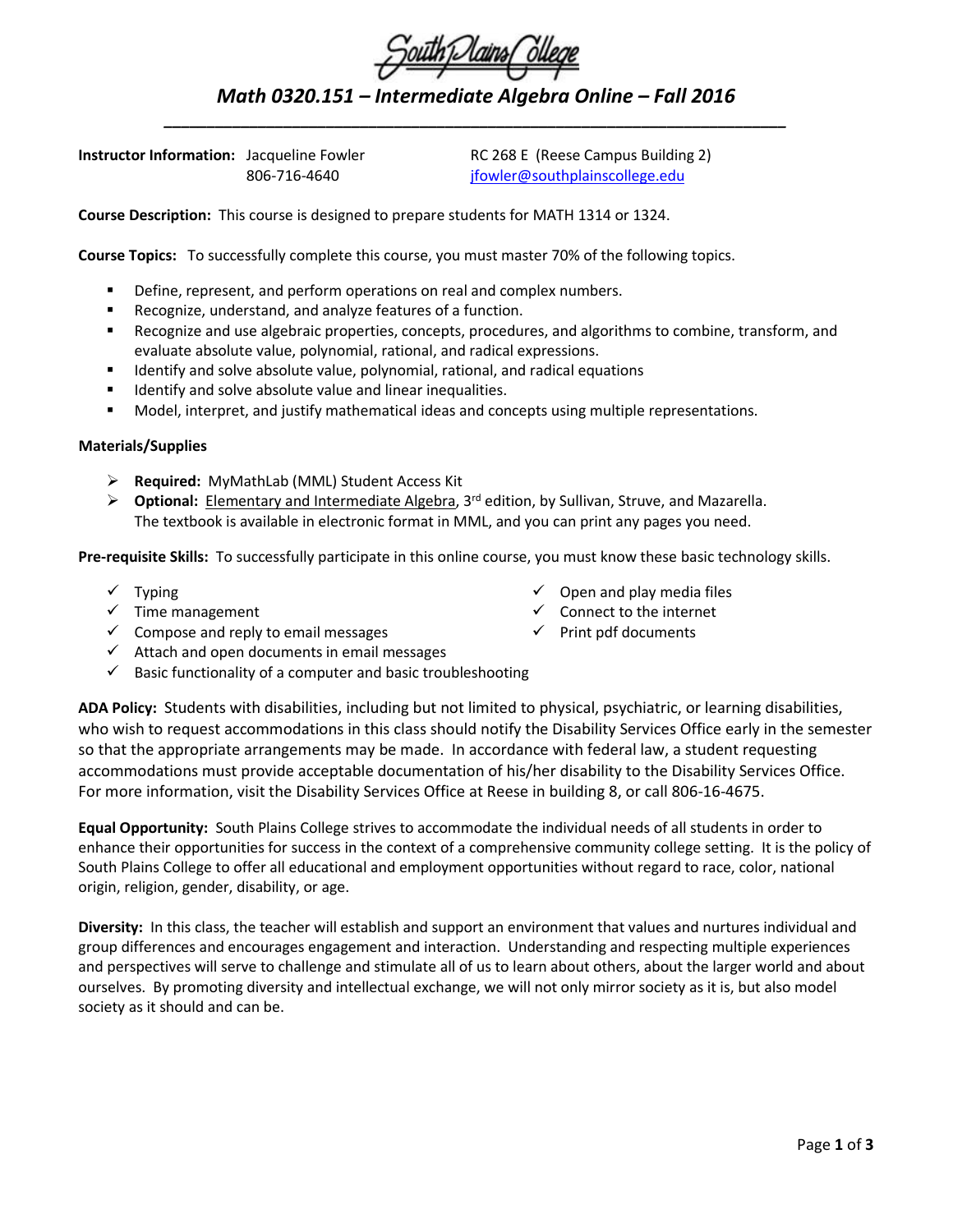## **Class Policies**

**Blackboard:** Blackboard is an online course management system that SPC uses for course information. In Blackboard, you will find basic course information and instructions on MyMathLab. For technical support, call 806-716-2180 or email [blackboard@southplainscollege.edu.](mailto:blackboard@southplainscollege.edu)

**MyMathLab**: We will be using a math website called MyMathLab (MML). In MML, you will find all math assignments, class announcements, email, tutoring help, the textbook, and much more. You can access MML directly at [www.mymathlab.com.](http://www.mymathlab.com/) For technical support, log into MML, and click on support.

**Logging into your course:** When you "register" in MML, your name MUST appear EXACTLY as it appears in campus connect. If someone other than you logs into this course, you will be dropped immediately regardless of the reason and you will receive an F or X at my discretion.

**Attendance Policy:** Attendance and effort are the most important activities for success in this course. Your attendance is monitored through completion of assignments in MML. Logging into the course does not keep you compliant. You must be turning in work. **If you miss any 6 assignments, you may be dropped from this class and receive an X or F**.

**Withdrawal from the course:** If you wish to drop this class, you must complete the required steps with the Admissions office as soon as possible. If you are unable to do this in person, contact Valerie Barrera, [vbarrera@southplainscollege.edu](https://owa.southplainscollege.edu/owa/redir.aspx?SURL=wqxBvOjySl5Dcqu9U7xGEiHy_8tSDiLFkppudylzUavT-qVA4VvSCG0AYQBpAGwAdABvADoAdgBiAGEAcgByAGUAcgBhAEAAcwBvAHUAdABoAHAAbABhAGkAbgBzAGMAbwBsAGwAZQBnAGUALgBlAGQAdQA.&URL=mailto%3avbarrera%40southplainscollege.edu) or (806) 716-2355, for assistance. In your email, you will need to state/explain why you need to withdrawal, your current location as to why you can't in person, and provide a copy of your photo ID. Carbon-copy your professor in the email. Include specific course to be dropped and include your full name and SPC ID number. Until the drop is officially processed, you will continue to be on my class roll and will be at risk of being dropped by me if you miss the maximum number of assignments.

**Academic Integrity:** It is the aim of the faculty of South Plains College to foster a spirit of complete honesty and a high standard of integrity. Please refer to the SPC Student Guide under "Student Misconduct" and "Academic Integrity" regarding consequences for cheating and plagiarism.

**Netiquette:** Since this is an online class, please adhere to the following guidelines.

- **NO PROFANITY** under any circumstances in any situation.
- Do not use all **CAPS** in your emails since that is considered yelling.
- Do not use **text language** in your emails.
- **Sign your name to the bottom of EVERY email.** You can go into your email settings on your phone, tablet, or computer, and add your name to automatically appear at the bottom of your email to make it easier.

Professionalism, respect, and courtesy are required at all times. Confrontational behavior will NOT be tolerated, and you will be dropped from this course immediately to receive an X or F at my discretion.

**Communication:** Since email will be the primary communication between us, I will try to respond to all emails within 24 hours. After Thursday, the response time could be longer over the weekend. When you email me through MML, check the email you used when registering to find my reply.

**Computer Issues:** If your personal computer becomes "disabled", there are computer labs on all SPC campuses which you may use to access this course. You may also find a public computer to do your work. **Computer problems, mechanical failures, internet service provider issues, etc. do not constitute excuses for late submission of work.** If the SPC server goes down, it will not affect MML since you can access MML directly at [www.mymathlab.com.](http://www.mymathlab.com/)